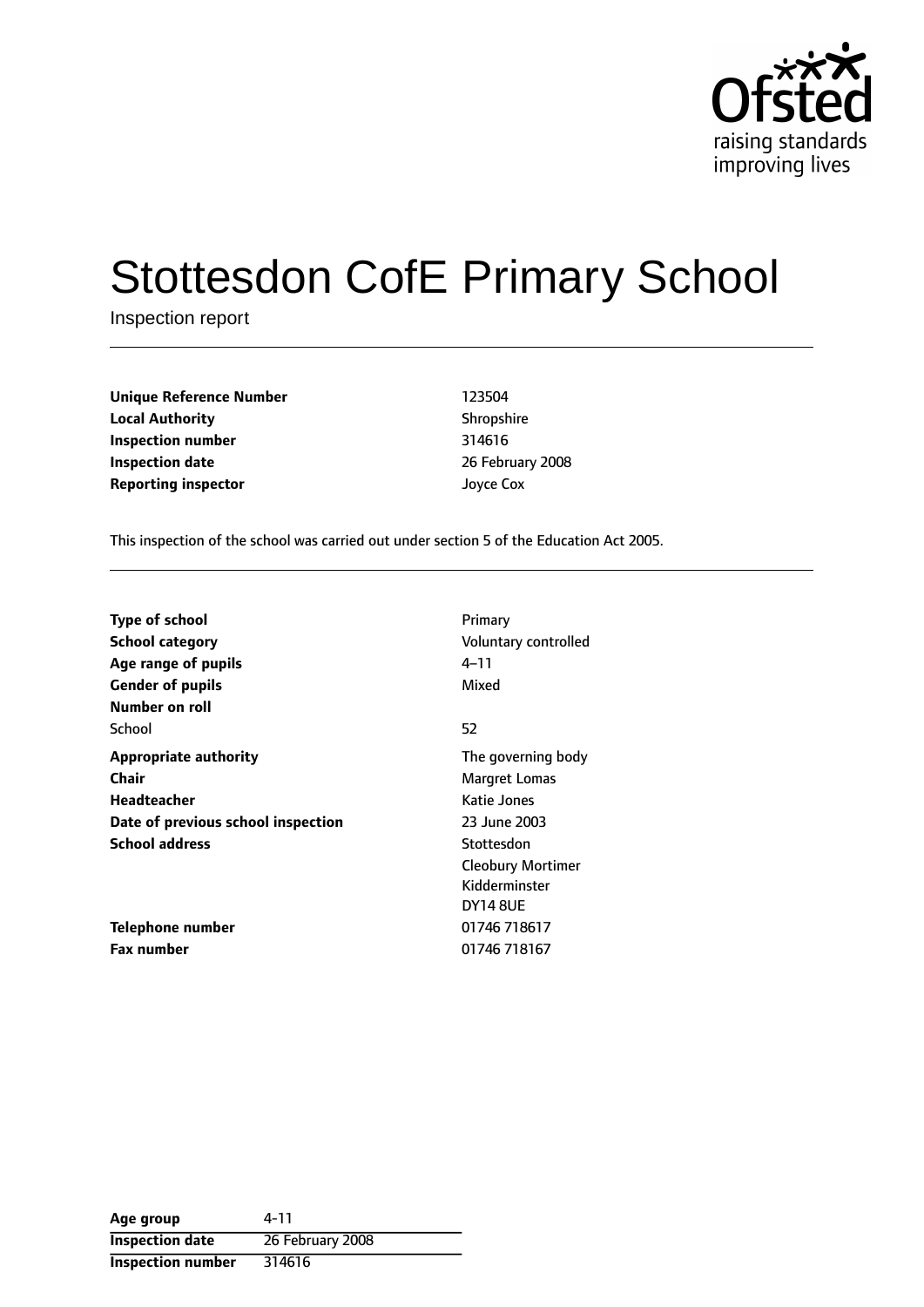.

© Crown copyright 2008

#### Website: www.ofsted.gov.uk

This document may be reproduced in whole or in part for non-commercial educational purposes, provided that the information quoted is reproduced without adaptation and the source and date of publication are stated.

Further copies of this report are obtainable from the school. Under the Education Act 2005, the school must provide a copy of this report free of charge to certain categories of people. A charge not exceeding the full cost of reproduction may be made for any other copies supplied.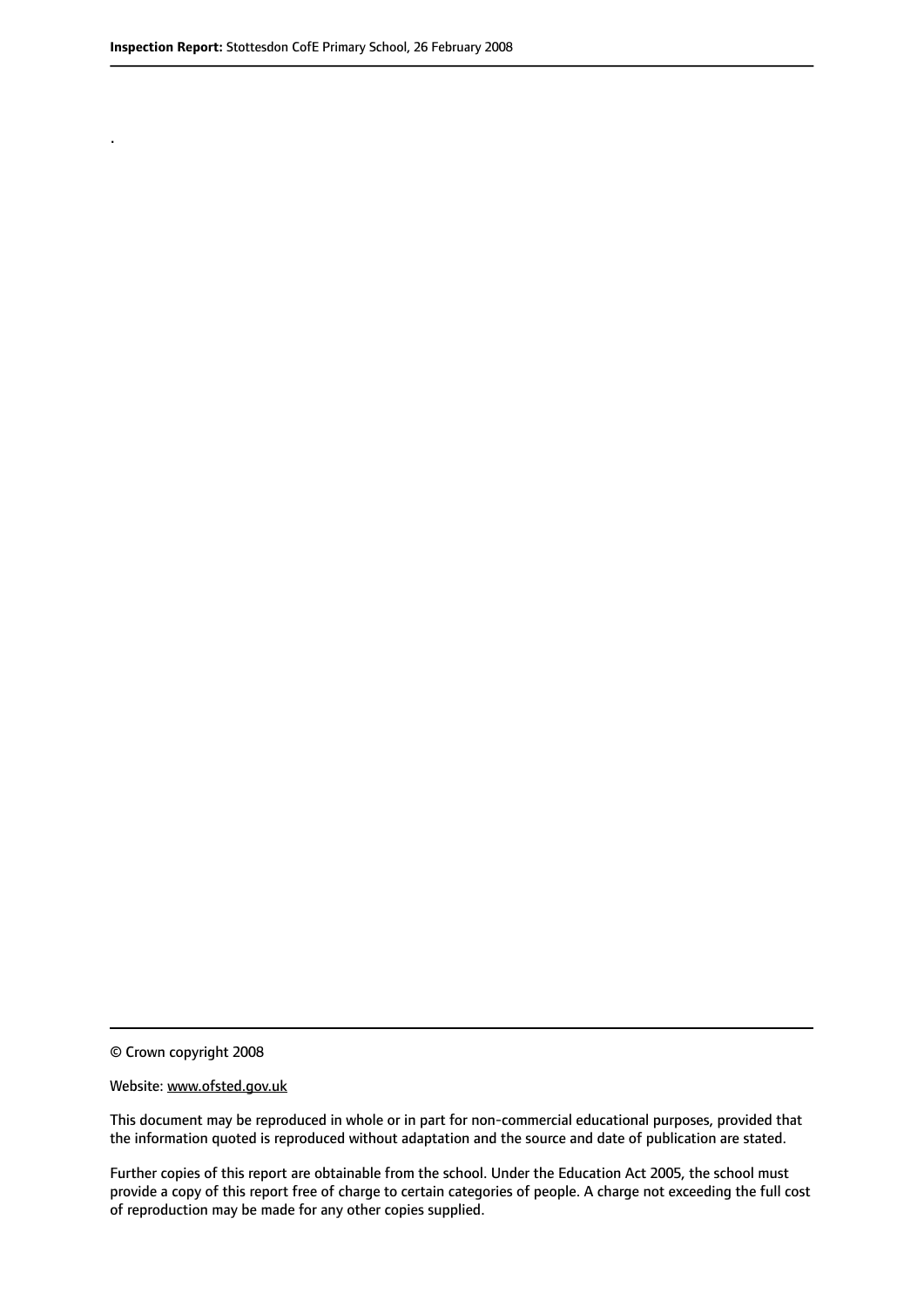# **Introduction**

The inspection was carried out by one Additional Inspector. The inspector evaluated the overall effectiveness of the school and investigated the following issues: improvements to the quality of provision for children in the Foundation Stage and the impact of the actions taken to raise small groups of pupils' achievement in writing. Evidence was gathered from: the school's self-evaluation; the school's assessment records; observation of the school at work; discussions with pupils, staff, parents and governors; analysis of parental questionnaires. All classrooms were visited. Other aspects of the school's work were not investigated in detail, but the inspector found no evidence to suggest that the school's own assessments, as given in its self-evaluation, were not justified. These have been included where appropriate in this report

### **Description of the school**

Situated in a very rural setting, the school serves the village of Stottesdon and the surrounding villages and hamlets. All pupils are from White British backgrounds. The proportion of pupils with learning difficulties and/or disabilities is above average, but varies greatly from one year group to another. The small numbers of pupils in each year group mean that the levels of children's skills and understanding when they join the school varies considerably. Over the last two years, a significant number of children entered the school with lower social, emotional and language skills than other four-year-olds nationally.

Pupils are taught in two classes of mixed age and ability, each class covering a whole key stage. The Key Stage 2 class has additional part-time teacher support. The headteacher has been in post since April 2006; prior to her appointment there was a period of two terms without a substantive headteacher.

### **Key for inspection grades**

| Grade 1 | Outstanding  |
|---------|--------------|
| Grade 2 | Good         |
| Grade 3 | Satisfactory |
| Grade 4 | Inadequate   |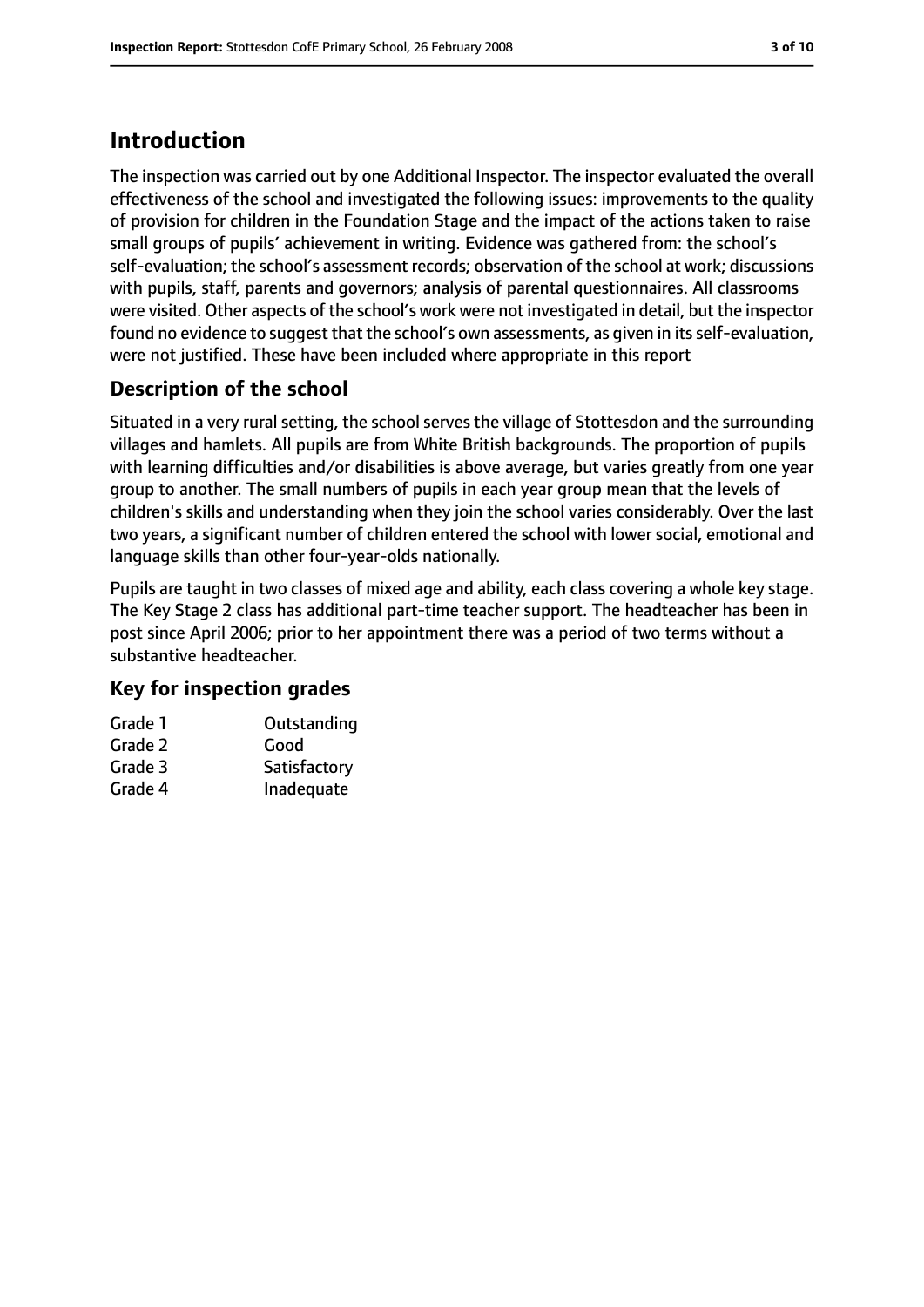### **Overall effectiveness of the school**

#### **Grade: 1**

Parents are correct in their view that this school provides their children with an outstanding education. One of the key reasons for the school's many successes is that the headteacher's inspiring leadership enthuses others to have the highest possible aspirations for the school and its pupils. In a very short time, she has skilfully built a staff team who are totally committed to school improvement and who strive for excellence in all that they do. All parents speak in glowing terms about the school's considerable achievements. One parent, summing up the views of many, wrote, 'The headteacher and her team provide a magnificentschool environment, maintaining an excellent balance between the well-being of the individual and the delivery of an excellent curriculum which makes learning interesting and fun.' Others say that they are very impressed with 'the energetic and enthusiastic staff,' and the way in which their children 'have come on in leaps and bounds in the last couple of years'.

This is a school where every pupil is valued, everything is done to include them in all activities and they are made to feel special. Children in the Foundation Stage have a very happy start and make excellent progress, and most attain the expected levels for children of this age on entry to Year 1. Excellent achievement continues in the Key Stage 1 class, and standards are average at the end of Year 2. The outstanding achievement of pupils means they reach very challenging targets by the end of Year 6 and attain above average standardsin reading, writing, mathematics and science. These standards represent especially outstanding progress and achievement for pupils with learning difficulties and/or disabilities, who receive excellent support with their learning. A recent successful focus on improving a small number of pupils' writing skills has resulted in higher standards. A fundamental reason why pupils' achievement is excellent is that the quality of teaching throughout the school is outstanding. This has a considerable impact on pupils' learning and achievement. By pitching work and support precisely at pupils' own levels, staff ensure that all pupils enjoy their work and feel they are successful. There are impressive strengths in how work is planned and in staff's high expectations of pupils' work and behaviour. The team of talented and highly competent teaching assistants provide excellent support to teachers and pupils. They are much valued staff members and confidently take responsibility for leading activities such as working with the Reception children and with pupils with learning difficulties and/or disabilities.

Staff make excellent use of precise assessment information to record and track pupils' progress. This information is also used extremely well to set challenging targets for pupils to attain in tests at the end of all year groups. Staff and pupils work very hard to ensure these targets are met. Pupils are very clear about what they are to learn in lessons and are developing a good understanding of what they need to have achieved by the end of a lesson. The next step is for staff to help pupils to identify the ways in which they learn best so they are involved even more in their learning. Teachers' marking is excellent and clearly tells pupils how they can improve their work. Relationships and pupils' behaviour are exemplary and, consequently, pupils are extremely motivated and learn exceptionally well. Teachers' meticulous planning builds very effectively on pupils' prior knowledge and differing needs and ensures that lessons are lively, exciting and enjoyable. Pupils are understandably very proud of their school and their teachers, saying such things as, 'Lessons are fun, pupils are very kind and if something goes wrong and somebody is upset, the teachers and children help them feel better.'

Pupils say they love school, which is reflected in their good attendance. They get on extremely well together and enjoy taking considerable responsibility for helping to run the school. Pupils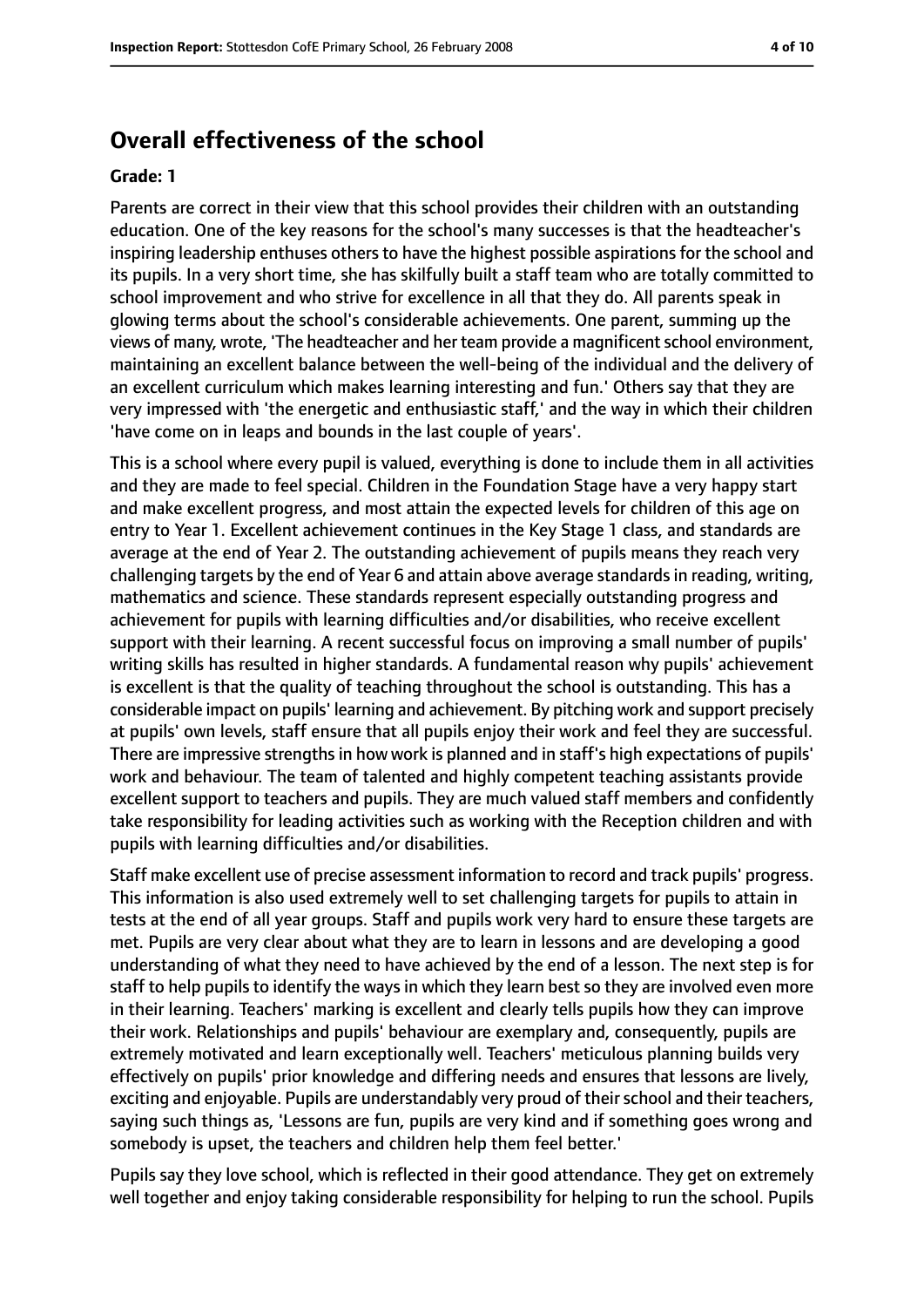are very keen to be school councillors and they raise considerable amounts of money for charity. They designed the extremely attractive garden area and enjoy giving their classmatesfeed back on pupil questionnaires and choosing books for the new library. They also made excellent suggestions for improving school assemblies. Pupils' spiritual, moral, social and cultural development is excellent and lies at the heart of the school's work. Their good skills in literacy, numeracy and information and communication technology (ICT) and exceptional personal development prepare them exceedingly well for later life and learning. Success in national tests has not compromised the wider curriculum, which is outstanding. It is highly effective and relevant in meeting pupils' diverse needs, aspirations and capabilities. Imaginative links between subjects make learning practical, relevant, challenging and exciting. Good improvement has been made to the provision for ICT, which is now used skilfully in all lessons by staff and pupils to extend learning. There are numerous opportunities for pupils to work collaboratively in the wide range of exciting clubs and enrichment activities.

Pupils' personal development is excellent because of the superb care, support and guidance provided by the school. Parents who have children with learning difficulties and/or disabilities or life-threatening illnesses appreciate the 'fantastic support, both educationally and emotionally, from the compassionate staff.' Adults are highly effective at tracking and supporting pupils' personal and academic progress to ensure that pupils can achieve really well. Pupils have an exceptionally good awareness of, and commitment to, personal safety and healthy and active lifestyles. Excellent links with a wide range of outside agencies and parents ensure the best possible support to further the pupils' academic and personal well-being.

Much of the school's success is due to the dynamism and dedication of the headteacher. She provides excellent direction and has exceptionally high expectations for herself, the pupils, staff and governors. Parents hold her in high esteem, and staff and governors share her very positive approach and enthusiasm. Governance is good. Governors are provided with high quality termly reports from the headteacher, who skilfully relates all improvements and actions to the well-constructed development plan. Outstanding leadership and management are evident in rigorous and accurate evaluation of every aspect of the school's performance, which leads to considered and highly effective action. Teamwork is very strong. The hard work and dedication of the headteacher and her staff have ensured considerable improvements since the school's last inspection which have proved exceedingly effective in improving pupils' achievement and enjoyment. Consequently, the school demonstrates an excellent capacity to improve even further.

### **Effectiveness of the Foundation Stage**

#### **Grade: 1**

Good leadership and management, excellent teaching and loving care ensure that most children attain the expected levels for their age on entry to Year 1. Provision for the Reception children in the Key Stage 1 class has improved dramatically since the last inspection. Children now have many opportunitiesto explore, investigate and discover together. Staff know children and their families extremely well and ensure that individual needs and interests are taken into account so that children achieve exceptionally well. The teaching assistant makes learning fun and enjoyable. Staff plan an interesting and exciting range of activities both inside and outdoors and make excellent use of the attractive school garden. Adults are readily at hand to extend and develop children'slearning and language, for instance by using good questions when acting out a story about bears, involving children pretending to be polar, koala and panda bears. Staff work as a highly effective team and have excellent knowledge and understanding of the personal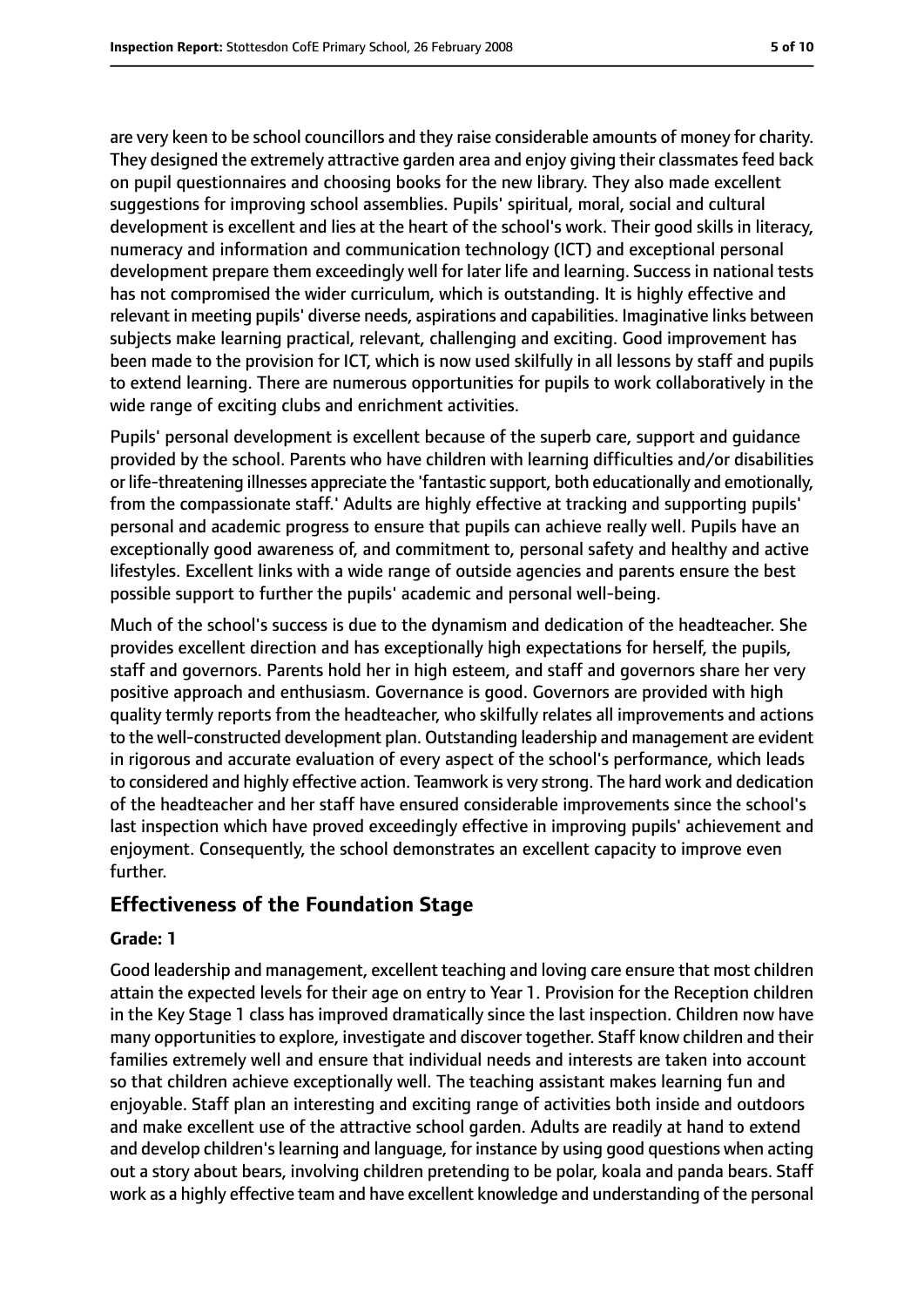and learning needs of young children. This ensures that children make exceptional progress in their personal, social and emotional development and their general well-being. The curriculum is excellent and provides constant pleasure, excitement and adventure. Parents feel that 'the mixed age group classes bring great opportunities and benefits to our children' and one said she is 'astounded and thrilled at the speed with which our child is learning to read. Teaching the letters and sounds every day is really working.'

### **What the school should do to improve further**

■ Enable pupils to identify the ways in which they learn best so they are involved even more in their learning.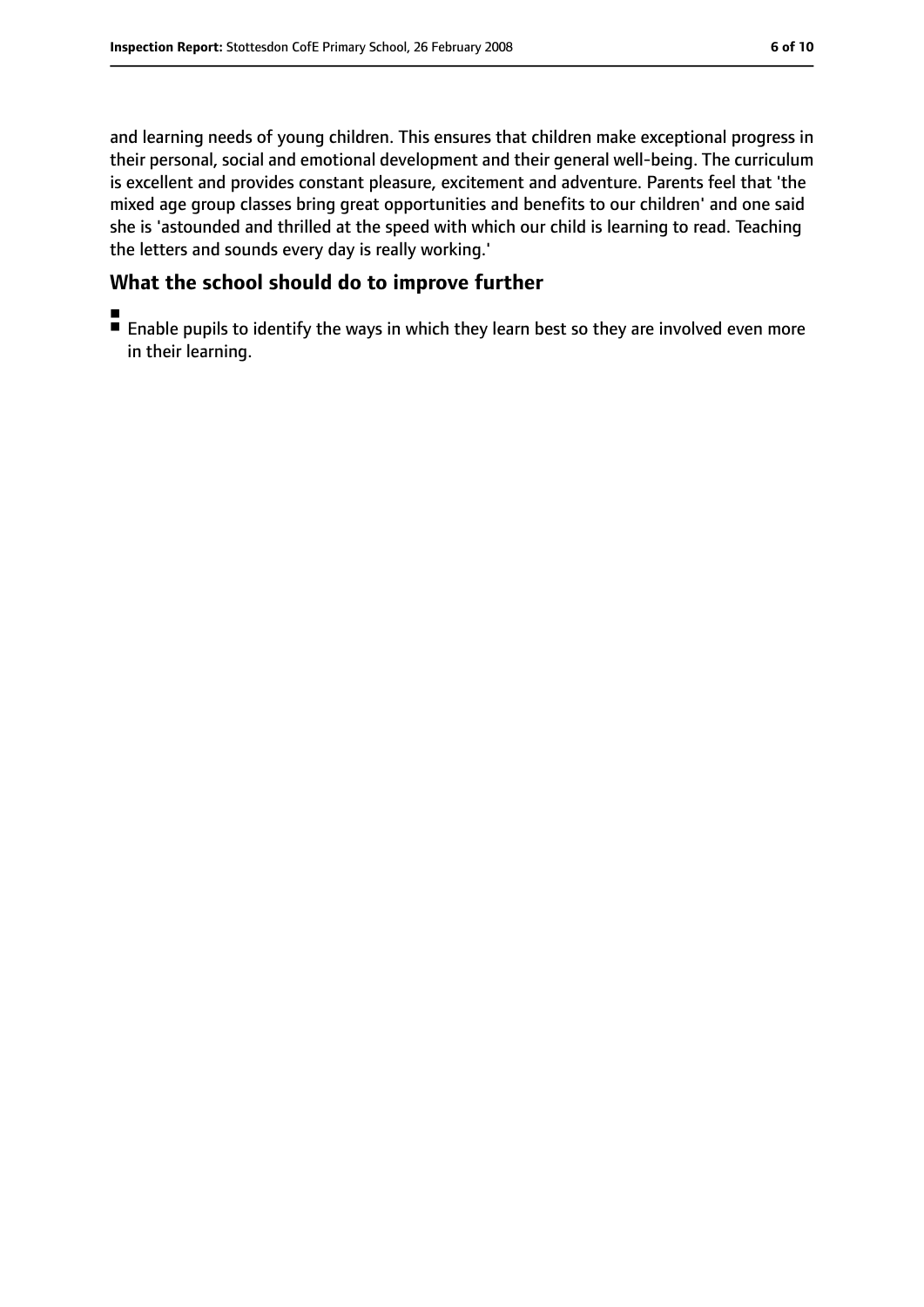**Any complaints about the inspection or the report should be made following the procedures set out in the guidance 'Complaints about school inspection', which is available from Ofsted's website: www.ofsted.gov.uk.**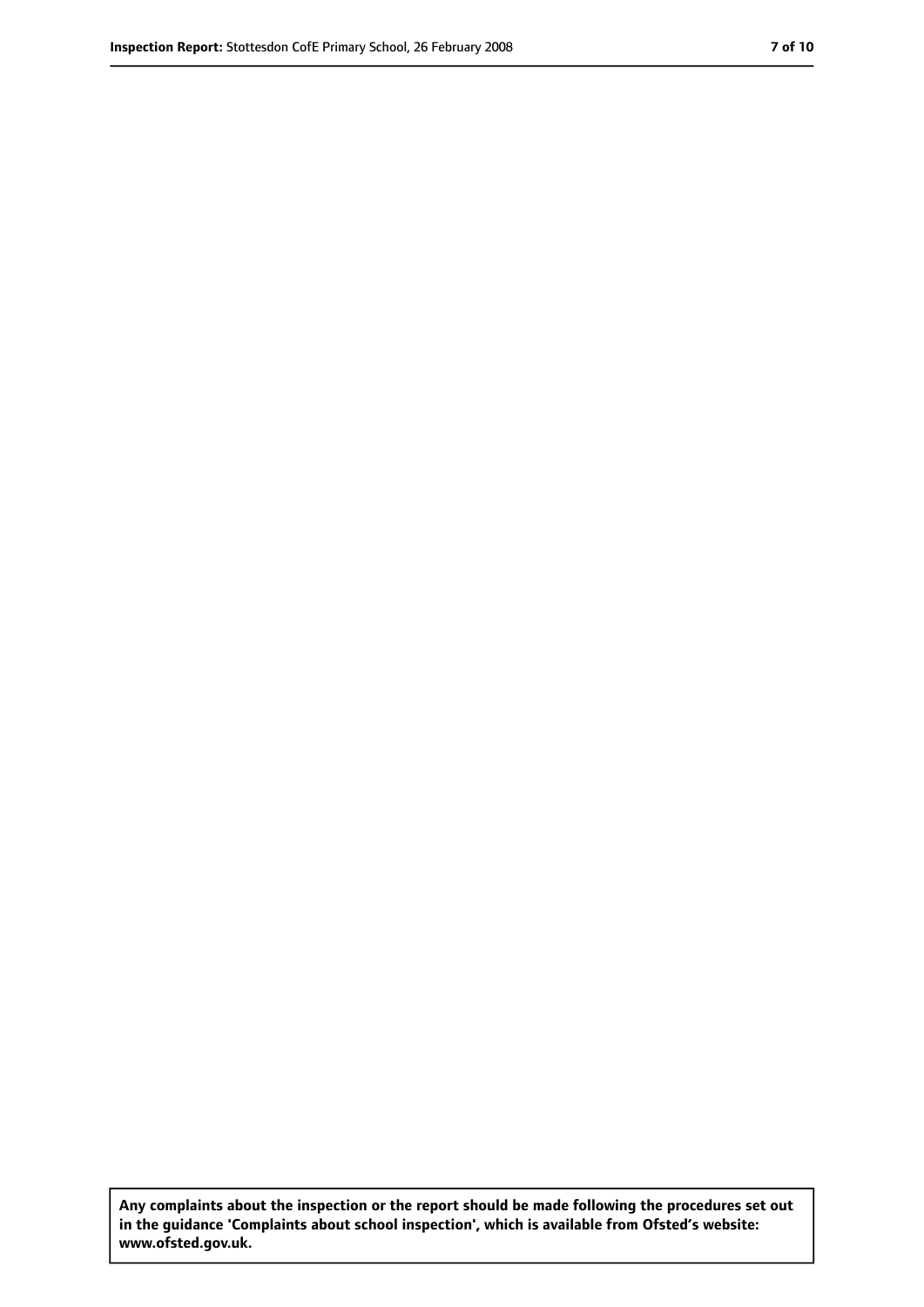# **Inspection judgements**

| $^{\backprime}$ Key to judgements: grade 1 is outstanding, grade 2 good, grade 3 satisfactory, and | <b>School</b>  |
|----------------------------------------------------------------------------------------------------|----------------|
| arade 4 inadequate                                                                                 | <b>Overall</b> |

### **Overall effectiveness**

| How effective, efficient and inclusive is the provision of education, integrated<br>care and any extended services in meeting the needs of learners? |     |
|------------------------------------------------------------------------------------------------------------------------------------------------------|-----|
| Effective steps have been taken to promote improvement since the last<br>inspection                                                                  | Yes |
| How well does the school work in partnership with others to promote learners'<br>well-being?                                                         |     |
| The effectiveness of the Foundation Stage                                                                                                            |     |
| The capacity to make any necessary improvements                                                                                                      |     |

### **Achievement and standards**

| How well do learners achieve?                                                                               |  |
|-------------------------------------------------------------------------------------------------------------|--|
| The standards <sup>1</sup> reached by learners                                                              |  |
| How well learners make progress, taking account of any significant variations between<br>groups of learners |  |
| How well learners with learning difficulties and disabilities make progress                                 |  |

### **Personal development and well-being**

| How good is the overall personal development and well-being of the<br>learners?                                  |  |
|------------------------------------------------------------------------------------------------------------------|--|
| The extent of learners' spiritual, moral, social and cultural development                                        |  |
| The extent to which learners adopt healthy lifestyles                                                            |  |
| The extent to which learners adopt safe practices                                                                |  |
| How well learners enjoy their education                                                                          |  |
| The attendance of learners                                                                                       |  |
| The behaviour of learners                                                                                        |  |
| The extent to which learners make a positive contribution to the community                                       |  |
| How well learners develop workplace and other skills that will contribute to<br>their future economic well-being |  |

### **The quality of provision**

| How effective are teaching and learning in meeting the full range of the<br>learners' needs?          |  |
|-------------------------------------------------------------------------------------------------------|--|
| How well do the curriculum and other activities meet the range of needs<br>and interests of learners? |  |
| How well are learners cared for, quided and supported?                                                |  |

 $^1$  Grade 1 - Exceptionally and consistently high; Grade 2 - Generally above average with none significantly below average; Grade 3 - Broadly average to below average; Grade 4 - Exceptionally low.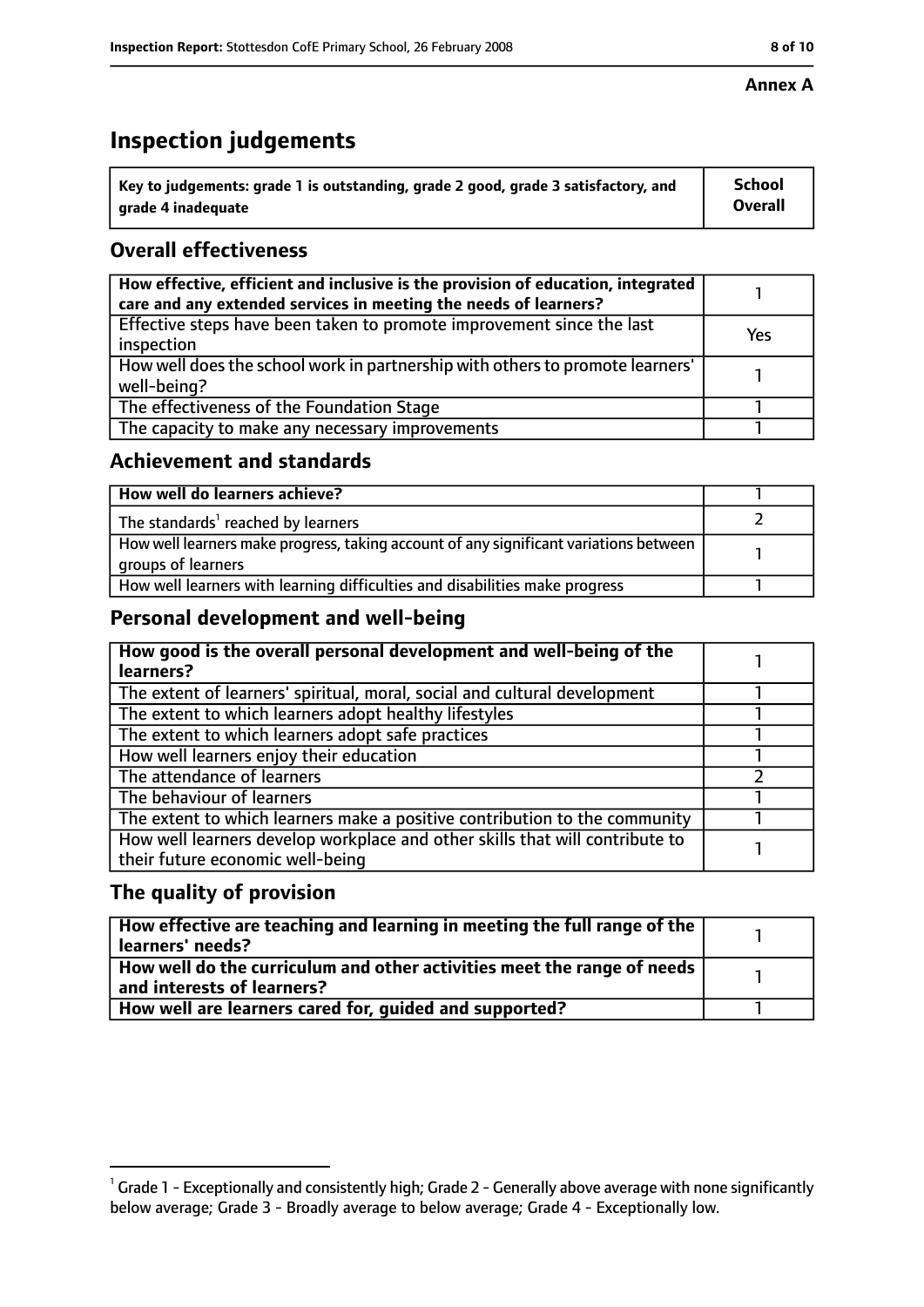# **Leadership and management**

| How effective are leadership and management in raising achievement<br>and supporting all learners?                                              |           |
|-------------------------------------------------------------------------------------------------------------------------------------------------|-----------|
| How effectively leaders and managers at all levels set clear direction leading<br>to improvement and promote high quality of care and education |           |
| How effectively leaders and managers use challenging targets to raise standards                                                                 |           |
| The effectiveness of the school's self-evaluation                                                                                               |           |
| How well equality of opportunity is promoted and discrimination tackled so<br>that all learners achieve as well as they can                     |           |
| How effectively and efficiently resources, including staff, are deployed to<br>achieve value for money                                          |           |
| The extent to which governors and other supervisory boards discharge their<br>responsibilities                                                  |           |
| Do procedures for safequarding learners meet current government<br>requirements?                                                                | Yes       |
| Does this school require special measures?                                                                                                      | <b>No</b> |
| Does this school require a notice to improve?                                                                                                   | No        |